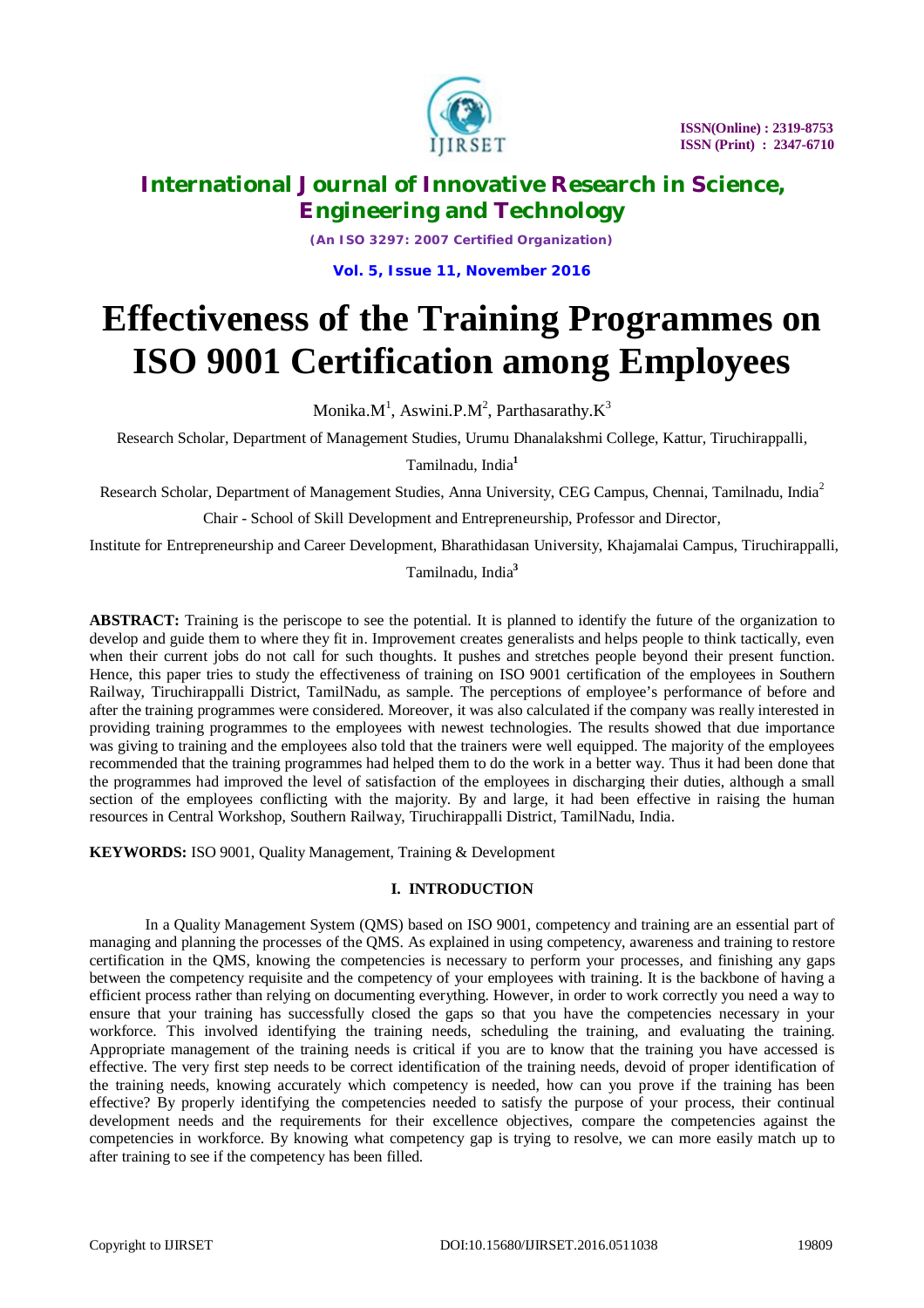

*(An ISO 3297: 2007 Certified Organization)*

#### **Vol. 5, Issue 11, November 2016**

#### **ISO 9001: QUALITY MANAGEMENT SYSTEM**

ISO 9001 is fitting for any organisation looking to develop the way it is operated and managed, in spite of its size or sector.

The advantages of ISO 9001 for the organisation can include:

- $\checkmark$  Greater efficiency and consistent control of major business processes
- Regulation of successful working practices
- $\checkmark$  Increased customer satisfaction
- $\checkmark$  Greater consistency in the quality of products and services through better control of processes

#### **II. REVIEW OF LITERATURE**

**Cary Cherniss**. **(2010),** evaluated the effectiveness of a leadership development programme based on ISO principles. This programme utilized process designed training groups from 162 managers from 9 different companies. This was done to help participate, develop emotional and social competence. There were 9 groups with 9 managers in each group which was required to follow the identical process. The result showed that the intervention group had improved more than the controls on all emotional competence inventory variables after 2 years.

**Durai Anand Kumar and Balakrishnan.V, (2011).**, stated that a million organisations have been certified to ISO 9001 standard till date. Inspite of this, a majority of these organisations had certain common problems which influenced their business performance. The following are the three categories of the problems as: a) Leadership related issues (inadequate commitment by top management, lack of motivation, recognition, organizational learning, strategic planning & long term focus). b) Strategy interconnected issues (vision, mission, strategic planning, values, strategy mapping, cascading down the line, KPIs & initiatives). c) Quality System related issues (weak plan-do-check-act cycle, generic system, and internal audit not in depth, non-value adding excessive paperwork/trainings & meeting). Society oriented gaps (corporate social responsibility, environmental management & sustainability). An organisation needs to carefully eliminate the above mention gaps. That can ensure the whole business model to be effective with value added processes, methods and systems. This can contribute towards continual improvement and business excellences.

**Monika.M, Aswini.P.M and Parthasarathy.K., (2016),** reported that, ISO 14001 Environmental management training helps the organizational structure to become an environmentally accountable organization. An Environmental management system in place shows customers to identify, reduce and prevent environmental risks. It also does all that can be done to achieve sustainable development. The range of ISO 14001 environmental management training programmes to suit everyone from new starters to auditors. The universal business atmospheres are covered by global environmental management training programmes. Training programmes are designed in such a manner that attendees can better understand audit and implement the majority of internationally recognised standards and environmental management system.

**Monika.M and Parthasarathy.K., (2015),** studied that, training is the act of increasing the skill and knowledge of an employee in a particular job. Newly appointed workers become fully productive in the minimum time by training. The processes here by individuals acquire knowledge, skills and attitudes through reflection, experience, study or instruction. Experience and training helps to modify the behaviour of learning. The southern railway central workshop tiruchirappalli had good training program for their employees.

**Thomas Andersson, (2010),** had done this research on the topic "Struggles of Managerial being and Becoming". The purpose was to investigate the struggles are managerial identity in relation to the process of becoming a manager and the personal conflicts involved with in this process. Manager training implies that management concerns the acquisition of competency techniques and personal awareness. There is a challenge in management training to bridge the gap between a fixed idea of what is to be a manager and how management is actually practiced. This study emphasizes on the role of management training and also illustrates its role managerial being and becoming.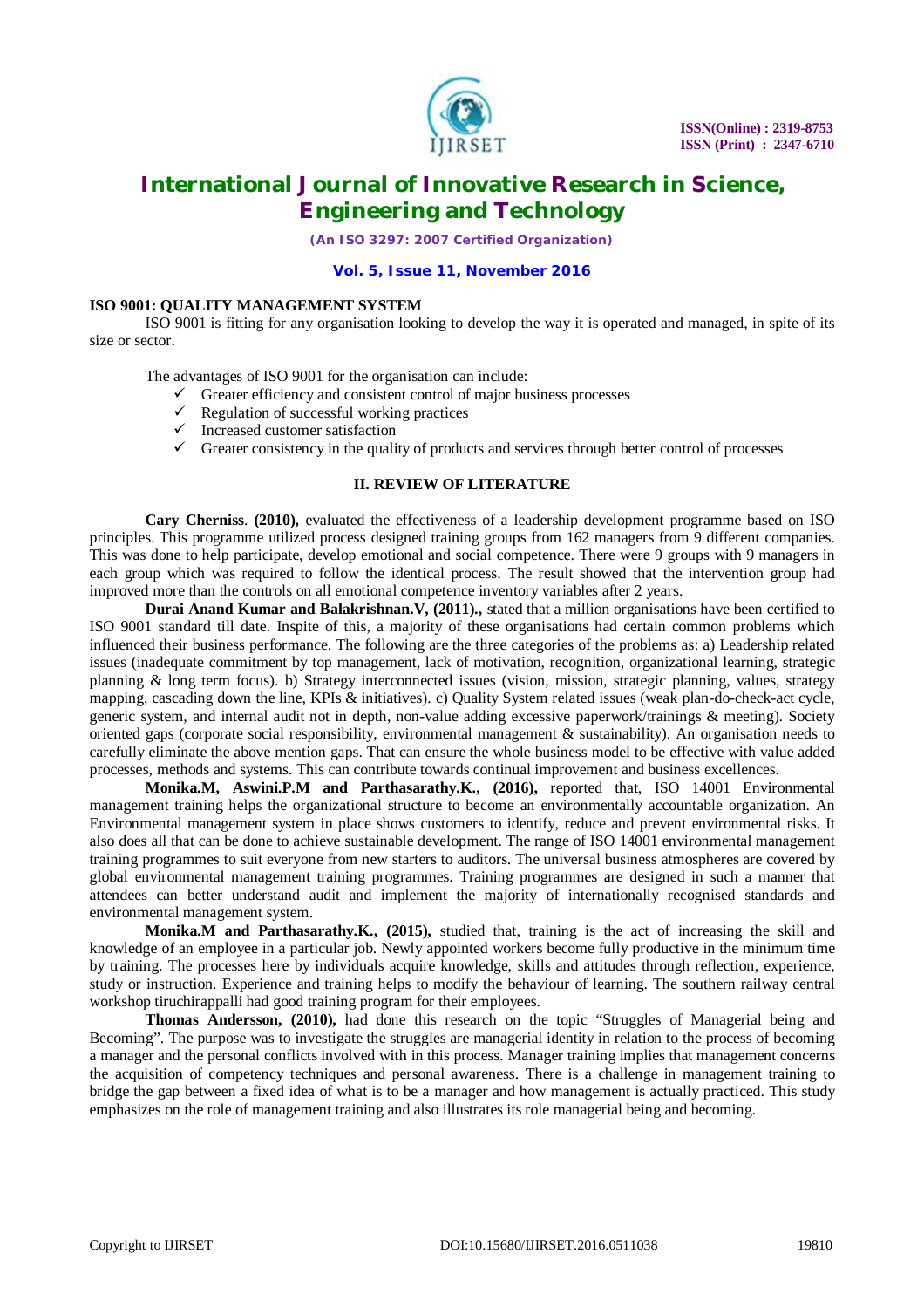

*(An ISO 3297: 2007 Certified Organization)*

#### **Vol. 5, Issue 11, November 2016**

#### **III. OBJECTIVES OF THE STUDY**

- $\checkmark$  To find out the personal profile (age, sex, marital status, religion, community, educational qualification, work experience, monthly income and type of family) of the respondents in the study.
- $\checkmark$  To assess the opinion about training effectiveness on ISO 9001: Quality Management System among the respondents in the study.
- $\checkmark$  To find out the associations between work experience and effectiveness of the training programmes on ISO 9001 certification among the respondents in the study.

### **IV. RESEARCH METHODOLOGY**

The analysis of the present study deals with survey method and design used is descriptive in nature. The primary data for the present study was collected using Questionnaire type of research tools. Both dependent and independent variables are adopted in the present study. The study was systematically carried out with a sample of 224 respondents of the Southern Railway Central Workshop. Part - 1 of the tool deals with personal profile of the respondents. The Part - 2 deals the dimensions of ISO 9001 Certification. Three point scaling technique was used for getting responses from the respondents in the study area with appropriate scoring pattern. For the efficiency of the data, the questionnaire was translated into the regional language (Tamil) which is specially designed for the purpose of the study. The raw data collected was systematically coded, scored and charted by using arithmetical techniques with the support of SPSS package.

### **V. ANALYSIS, TEST AND RESULTS**

#### **Table-1 Personal Profile of the Respondents**

| SI. No         |                       | <b>Variable</b>                   | No. of<br><b>Respondents</b> | Percentage |
|----------------|-----------------------|-----------------------------------|------------------------------|------------|
|                |                       | Upto 30 Yrs.                      | 52                           | 23.2       |
| $\mathbf{1}$   | Age Group             | 31-45 Yrs.                        | 116                          | 51.8       |
|                |                       | 46 Yrs. Above                     | 56                           | 25.0       |
| $\overline{2}$ | <b>Sex</b>            | Male                              | 193                          | 86.2       |
|                |                       | Female                            | 31                           | 13.8       |
|                |                       | Married                           | 148                          | 66.1       |
| 3              | <b>Marital Status</b> | Un Married                        | 37                           | 16.5       |
|                |                       | Divorced/Separated                | 39                           | 17.4       |
|                |                       | Hindu                             | 174                          | 77.7       |
| 4              | Religion              | Christian                         | 28                           | 12.5       |
|                |                       | Islam                             | 22                           | 9.8        |
|                |                       | <b>Other Caste</b>                | 12                           | 5.4        |
|                |                       | <b>Backward Class</b>             | 93                           | 41.5       |
| 5              | Community             | <b>Most Backward Class</b>        | 56                           | 25.0       |
|                |                       | <b>Scheduled Caste</b>            | 31                           | 13.8       |
|                |                       | Scheduled Tribe                   | 32                           | 14.3       |
|                |                       | Upto 11th including ITI Completed | 125                          | 55.8       |
| 6              | Educational           | 12th Pass & Diploma Holder        | 59                           | 26.3       |
|                | Qualification         | UG Degree & Above                 | 40                           | 17.9       |
|                |                       | Upto 10 Yrs.                      | 128                          | 57.1       |
| 7              | Work Experience       | 11-20 Yrs.                        | 65                           | 29.0       |
|                |                       | 21 Yrs. & Above                   | 31                           | 13.8       |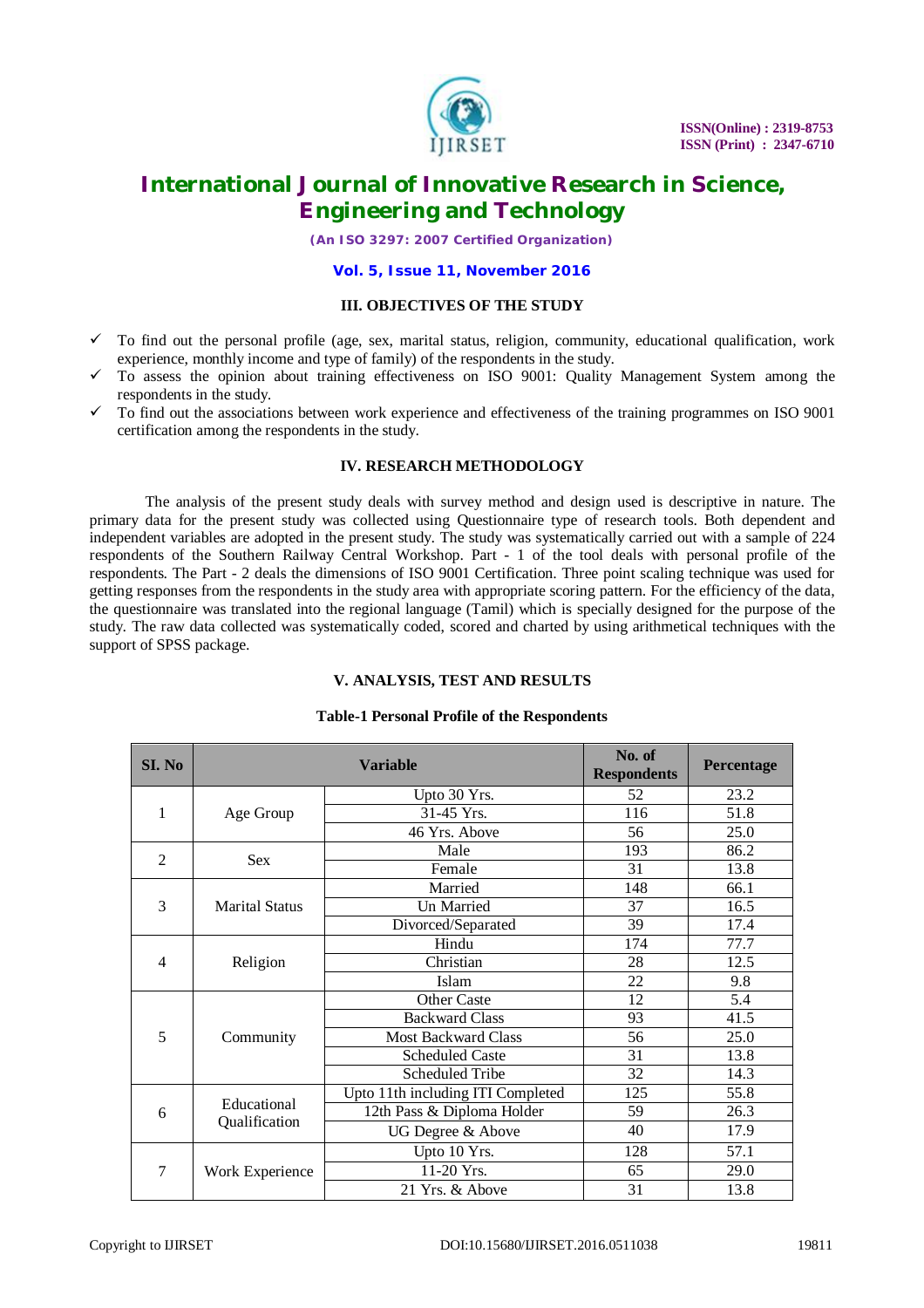

*(An ISO 3297: 2007 Certified Organization)*

### **Vol. 5, Issue 11, November 2016**

|  |                | $Rs.10,000 - 25,000/$ |     | 42.9 |
|--|----------------|-----------------------|-----|------|
|  | Monthly Income | $Rs.25,001 - 40,000/$ | 90  | 40.2 |
|  |                | $Rs.40,001/-& Above$  |     | 17.0 |
|  |                | Joint Family          |     | 33.5 |
|  | Family Type    | Nuclear Family        | 149 | 66.5 |

The Table -1 presents the respondent's personal profile like their age group, sex, marital status, religion, community, educational qualification, work experience, monthly income and family type. Further it is revealed that majority of the respondents 51.8% belongs to the age group 31-45 years, 86.2% are male, 66.1% are married, 77.7% belongs to the Hindu religion, 41.5% belongs to backward community, 55.8% have studied upto 11<sup>th</sup> including ITI completed, 57.1% of the respondents having 10years work experience, 42.9% are getting monthly income of Rs.10,000 to 25,000 and 66.5% belongs to nuclear family.

# **Table-2 Distributions of the Respondents according to their Training Effectiveness on ISO 9001: Quality Management System**

| SI.<br>N <sub>0</sub> | <b>Statements on Assessing Training Effectiveness of ISO 9001</b><br><b>Certification</b>                                                                                          | <b>Un-Known</b><br>(%)   | <b>Partially</b><br><b>Known</b><br>(%) | <b>Known</b><br>(%) |
|-----------------------|------------------------------------------------------------------------------------------------------------------------------------------------------------------------------------|--------------------------|-----------------------------------------|---------------------|
| $\mathbf{1}$          | Quality assessment is the prime concept in the quality management                                                                                                                  | 10                       | 48                                      | 166                 |
|                       | system of the ISO 9001 certification.                                                                                                                                              | (4.5)                    | (21.4)                                  | (74.1)              |
| $\overline{2}$        | The staffs engaged in assessing quality management of a company                                                                                                                    | 11                       | 50                                      | 163                 |
|                       | are to be trained in that field.                                                                                                                                                   | (4.9)                    | (22.3)                                  | (72.8)              |
| 3                     | ISO 9001 training facilitates in assessment of quality management of                                                                                                               | 15                       | 37                                      | 172                 |
|                       | companies.                                                                                                                                                                         | (6.7)                    | (16.5)                                  | (76.8)              |
| $\overline{4}$        | The higher officials are aware of quality related policies of the                                                                                                                  | 8                        | 87                                      | 129                 |
|                       | organization                                                                                                                                                                       | (3.6)                    | (38.8)                                  | (57.6)              |
| 5                     | Policies have to be implemented, also, in your department                                                                                                                          | $\overline{15}$<br>(6.7) | 71<br>(31.7)                            | 138<br>(61.6)       |
| 6                     | You are jointly responsible to clarify, though the higher officials,                                                                                                               | 17                       | 71                                      | 136                 |
|                       | your successive stand in your field of work                                                                                                                                        | (7.6)                    | (31.7)                                  | (60.7)              |
| $\tau$                | The enhancement of quality management in a company, its staff<br>should have the necessary educational qualifications, skills and prior<br>work experiences                        | 10<br>(4.5)              | 62<br>(27.7)                            | 152<br>(67.9)       |
| 8                     | All the resources in advance to keep the quality management in a                                                                                                                   | 18                       | 59                                      | 147                 |
|                       | state of constancy                                                                                                                                                                 | (8.0)                    | (26.3)                                  | (65.6)              |
| 9                     | Assessing the quality management wing of the company all records<br>pertaining to the employees' qualifications, training skills and<br>experiences are to be constantly preserved | 15<br>(6.7)              | 60<br>(26.8)                            | 149<br>(66.5)       |
| 10                    | A proper guideline through the respective departments is a must to                                                                                                                 | 14                       | 62                                      | 148                 |
|                       | maintain the quality of the products manufactured in the factory                                                                                                                   | (6.3)                    | (27.7)                                  | (66.1)              |
| 11                    | Procurement of raw materials for the factory should company with                                                                                                                   | 22                       | 57                                      | 145                 |
|                       | the rules framed for the same                                                                                                                                                      | (9.8)                    | (25.4)                                  | (64.7)              |
| 12                    | The quality of the products should be subjected to constant                                                                                                                        | 17                       | 59                                      | 148                 |
|                       | assessment and research                                                                                                                                                            | (7.6)                    | (26.3)                                  | (66.1)              |
| 13                    | The very existence of the quality management department of a<br>company is directly dependent on the satisfaction of its customer<br>companies                                     | 18<br>(8.0)              | 70<br>(31.3)                            | 136<br>(60.7)       |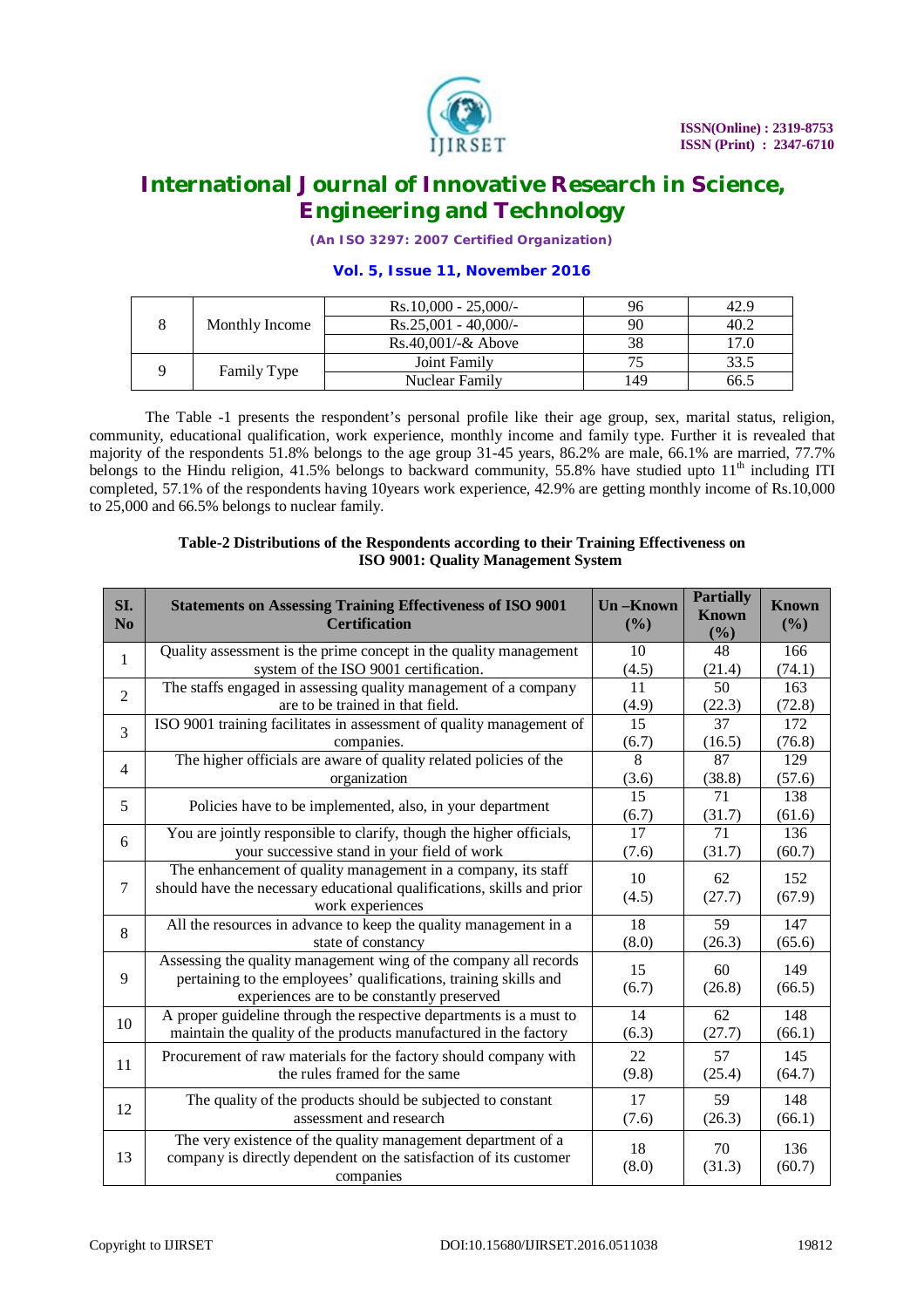

*(An ISO 3297: 2007 Certified Organization)*

### **Vol. 5, Issue 11, November 2016**

| 14 | Growth and improvement of a factory, internal audit is mandatory                                       | 14      | 53     | 157    |
|----|--------------------------------------------------------------------------------------------------------|---------|--------|--------|
|    | one                                                                                                    | (6.3)   | (23.7) | (70.1) |
| 15 | That the management of the factory should take precautionary                                           |         | 43     | 164    |
|    | measures for a good quality management wing                                                            | (7.6)   | (19.2) | (73.2) |
|    | <b>Overall Training Effectiveness of ISO 9001 Certification on Quality</b><br><b>Management System</b> | $6.6\%$ | 26.4%  | 67%    |

#### **Note: Percentages are given in Parentheses. N=224**

Table-2 present fifteen statements concerning on assessing the training effectiveness on Quality Management System among the respondents of the study.

It is found that most of the respondents (74.1 percent) are known the statement-1, "quality assessment is the prime concept in the quality management system of the ISO 9001 certification",almost seventy three percent of the respondents are known the statement-2 on "the staffs engaged in assessing quality management of a company are to be trained in that field". Whereas 76.8 percent respondents are known Statement-3 on "ISO 9001 training facilitates in assessment of quality management of companies". Statement-4 on "the higher officials are aware of quality related policies of the organization", are known by 57.6 percent of the respondents. Statement-5 on "policies have to be implemented, also, in your department", are known by 61.6 percent of the respondents. Statement-6 on "you are jointly responsible to clarify, though the higher officials, your successive stand in your field of work", are known by 60.7 percent of the respondent. Statement-7 on "the enhancement of quality management in a company, its staff should have the necessary educational qualifications, skills and prior work experiences", are known by 67.9percent of the respondents. Statement-8on "all the resources in advance to keep the quality management in a state of constancy", are known by 65.6percent of the respondents. Statement-9on "assessing the quality management wing of the company all records pertaining to the employees' qualifications, training skills and experiences are to be constantly preserved", are known by 66.5 percent of the respondents. Statement-10on "a proper guideline through the respective departments is a must to maintain the quality of the products manufactured in the factory", are known by 66.1percent of the respondents. Statement-11on "procurement of raw materials for the factory should company with the rules framed for the same", are known by 64.7percent of the respondents. Statement-12on "the quality of the products should be subjected to constant assessment and research", are known by66.1percent of the respondents. Statement-13on "the very existence of the quality management department of a company is directly dependent on the satisfaction of its customer companies", are known by 60.7percent of the respondents. Statement-14on "growth and improvement of a factory, internal audit is mandatory one", are known by 70.1percent of the respondents. Statement-15on "that the management of the factory should take precautionary measures for a good quality management wing", are known by 73.2 percent of the respondents.

From the table 2, it is overall concluded that the majority (67 percentage) of the respondents are known the aspects of Quality Management System under ISO-9001 Certification, due to effectiveness of training on ISO-9001 certification organized by the Basic Training Centre, Central Railway Workshop, Golden Rock, Tiruchirappalli.

# **Association between Work Experience and Effectiveness of the Training Programme.**

**Hypothesis - 1**

There is no significant association between work experience and effectiveness of the training programme on quality management system under ISO-9001 certification of the respondents in the study area

**Table-3 Association Between Work Experience And Quality Management System**

|                    | Value    | Df | <b>Table Value</b> | Asymp. Sig. (2-sided) |
|--------------------|----------|----|--------------------|-----------------------|
| Pearson Chi-Square | 1.405(a) |    |                    | .495                  |
| Likelihood Ratio   | 1.431    |    | 5.991              | 489                   |
| N of Valid Cases   | 224      |    |                    |                       |

a.  $0$  cells  $(.0\%)$  have expected count less than 5. The minimum expected count is 12.73.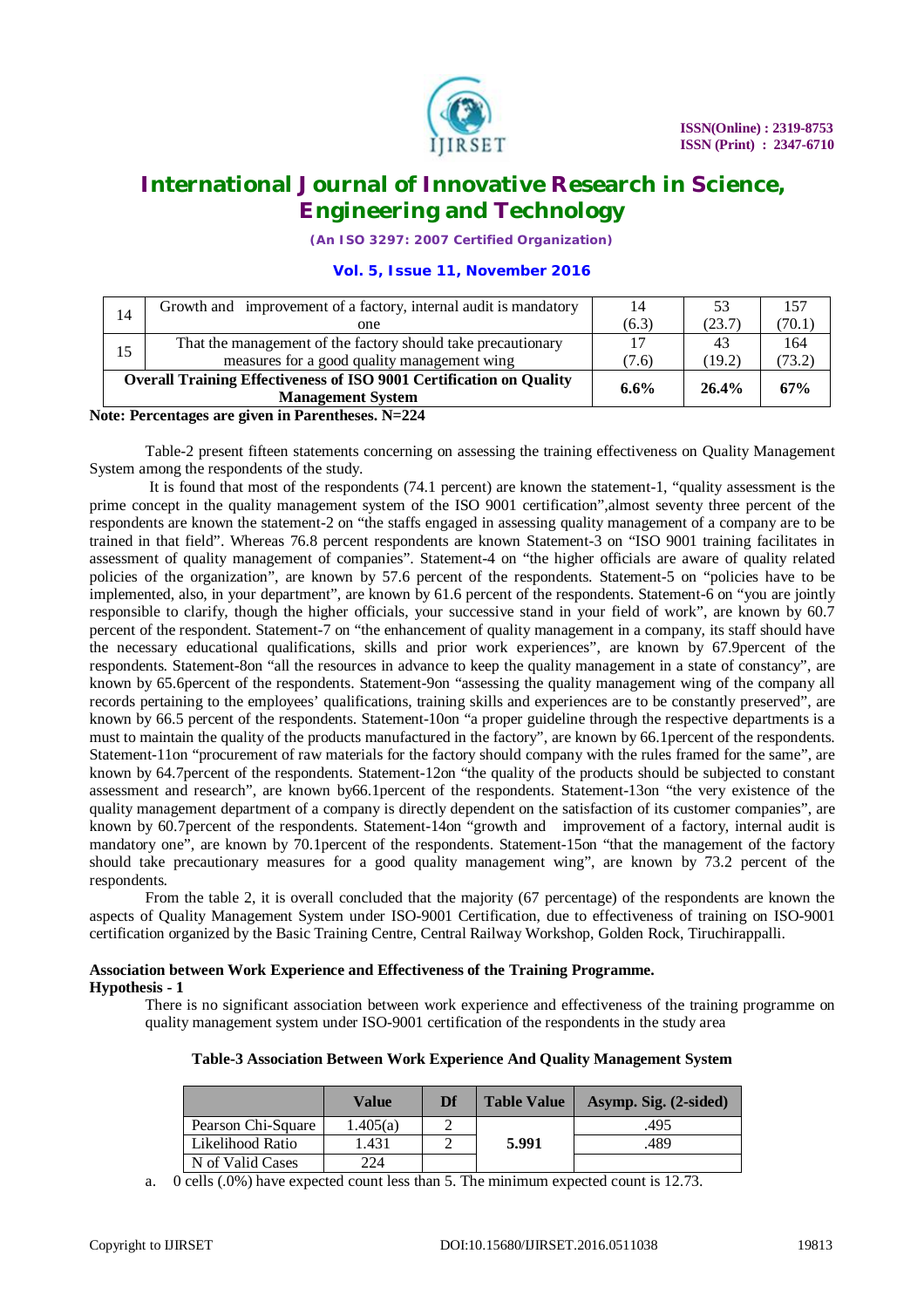

*(An ISO 3297: 2007 Certified Organization)*

#### **Vol. 5, Issue 11, November 2016**

Table 3 infers that, the chi-square value of 1.405 is less than the table value of 5.991, which states that the there is no significant association between work experience and effectiveness of the training programme on quality management system of ISO-9001 certification of the respondents in the study area. Further, it implies that respondents of the study are well understood the following aspects on quality management system though a good training underwent under ISO-9001 certification.

- Quality assessment is the prime concept in the QMS of the ISO 9001 Certification
- The staff members engaged in assessing Quality Management of their industry are trained in that field
- ISO 9001 training facilitated the trainers in assessment of Quality Management of their Industry

Hence, the Hypothesis 1 i.e., "There is no significant association between work experience and effectiveness of the training programme on quality management system under ISO-9001 certification of the respondents in the study area" is accepted and concluded as "there is no significant association between the work experience and effectiveness of the training programme on quality management system under ISO-9001 certification of the respondents in the study area".

### **Hypothesis - 2**

There is no significant association between work experience and effectiveness of the training programme on management responsibility under ISO-9001 certification of the respondents in the study area

|                    | Value    | Df | <b>Table Value</b> | Asymp. Sig. (2-sided) |
|--------------------|----------|----|--------------------|-----------------------|
| Pearson Chi-Square | 3.971(a) |    |                    | 137                   |
| Likelihood Ratio   | 4.036    |    | 5.991              | 133                   |
| N of Valid Cases   | 224      |    |                    |                       |

# **Table-4 Association Between Work Experience And Management Responsibility**

a. 0 cells (.0%) have expected count less than 5. The minimum expected count is 11.90.

Table 4 infers that, the chi-square value of 3.971 is less than the table value of 5.991, which states that the there is no significant association between work experience and effectiveness of the training programme on management responsibility of ISO-9001certification of the respondents in the study area. Further, it implies that respondents of the study are well understood the following aspects on management responsibility though a good training underwent under ISO-9001 certification.

- The higher officials are aware of quality related policies of the organization
- Policies have to be implemented, also, in your department
- You are jointly responsible to clarify, through the higher officials, your successive stand in your field of work

Hence, the Hypothesis 2 i.e., "There is no significant association between work experience and effectiveness of the training programme on management responsibility under ISO-9001 certification of the respondents in the study area" is accepted and concluded as "there is no significant association between the work experience and effectiveness of the training programme on management responsibility under ISO-9001 certification of the respondents in the study area".

### **Hypothesis - 3**

There is no significant association between work experience and effectiveness of the training programme on resource management under ISO-9001 certification of the respondents in the study area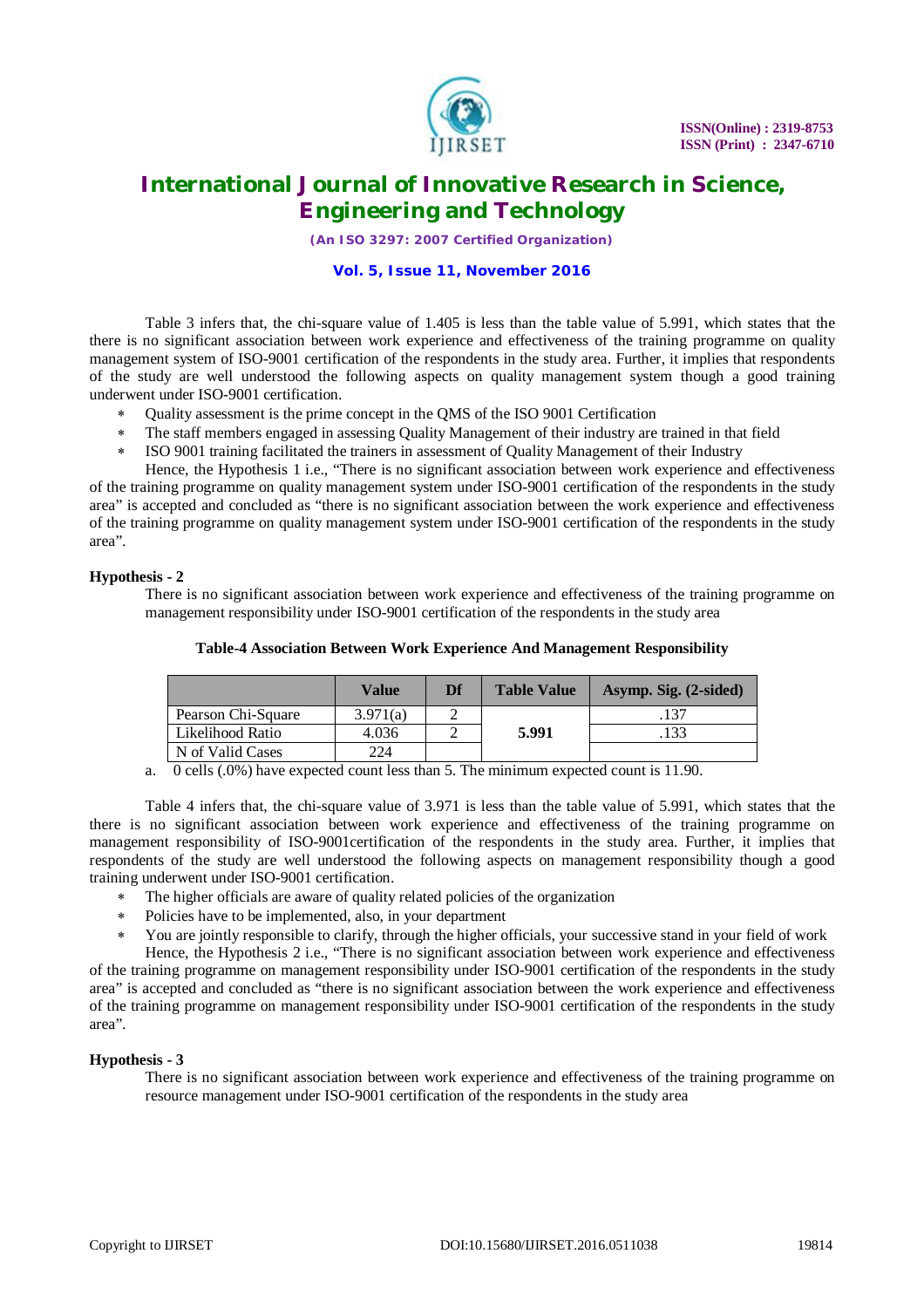

*(An ISO 3297: 2007 Certified Organization)*

#### **Vol. 5, Issue 11, November 2016**

#### **Table-5 Association Between Work Experience And Resource Management**

|                    | Value    | df | <b>Table Value</b> | Asymp. Sig. (2-sided) |
|--------------------|----------|----|--------------------|-----------------------|
| Pearson Chi-Square | 1.889(a) |    |                    | .389                  |
| Likelihood Ratio   | l.966    |    | 5.991              | .374                  |
| N of Valid Cases   | 224      |    |                    |                       |

a. 0 cells (.0%) have expected count less than 5. The minimum expected count is 9.96.

Table 5 infers that, the chi-square value of 1.889 is less than the table value of 5.991, which states that the there is no significant association between work experience and effectiveness of the training programme on resource management of ISO-9001 certification of the respondents in the study area. Further, it implies that respondents of the study are well understood the following aspects on resource management though a good training underwent under ISO-9001 certification.

- The enhancement of quality management in a company, its staff should have the necessary educational qualifications, skills and prior work experiences
- All the resources in advance to keep the quality management in a state of constancy
- Assessing the quality management wing of the company all records pertaining to the employees' qualifications, training skills and experiences are to be constantly preserved

Hence, the Hypothesis 3 i.e., "There is no significant association between work experience and effectiveness of the training programme on resource management under ISO-9001 certification of the respondents in the study area" is accepted and concluded as "there is no significant association between the work experience and effectiveness of the training programme on resource management under ISO-9001 certification of the respondents in the study area".

### **Hypothesis - 4**

There is no significant association between work experience and effectiveness of the training programme on product realization under ISO-9001 certification of the respondents in the study area

|                    | Value    | Df | <b>Table Value</b> | Asymp. Sig. (2-sided) |
|--------------------|----------|----|--------------------|-----------------------|
| Pearson Chi-Square | 4.008(a) |    |                    | .135                  |
| Likelihood Ratio   | 4.055    |    | 5.991              | .132                  |
| N of Valid Cases   | 224      |    |                    |                       |

**Table-6 Association between work experience and product realization**

a. 0 cells (.0%) have expected count less than 5. The minimum expected count is 11.35.

Table 6 infers that, the chi-square value of 4.008 is less than the table value of 5.991, which states that the there is no significant association between work experience and effectiveness of the training programme on product realization of ISO-9001 certification of the respondents in the study area. Further, it implies that respondents of the study are well understood the following aspects on product realization though a good training underwent under ISO-9001 certification.

- A proper guideline through the respective departments is a must to maintain the quality of the products manufactured in the factory
- Procurement of raw materials for the factory should company with the rules framed for the same
- The quality of the products should be subjected to constant assessment and research

Hence, the Hypothesis 4 i.e., "There is no significant association between work experience and effectiveness of the training programme on product realization under ISO-9001 certification of the respondents in the study area" is accepted and concluded as "there is no significant association between the work experience and effectiveness of the training programme on product realization under ISO-9001 certification of the respondents in the study area".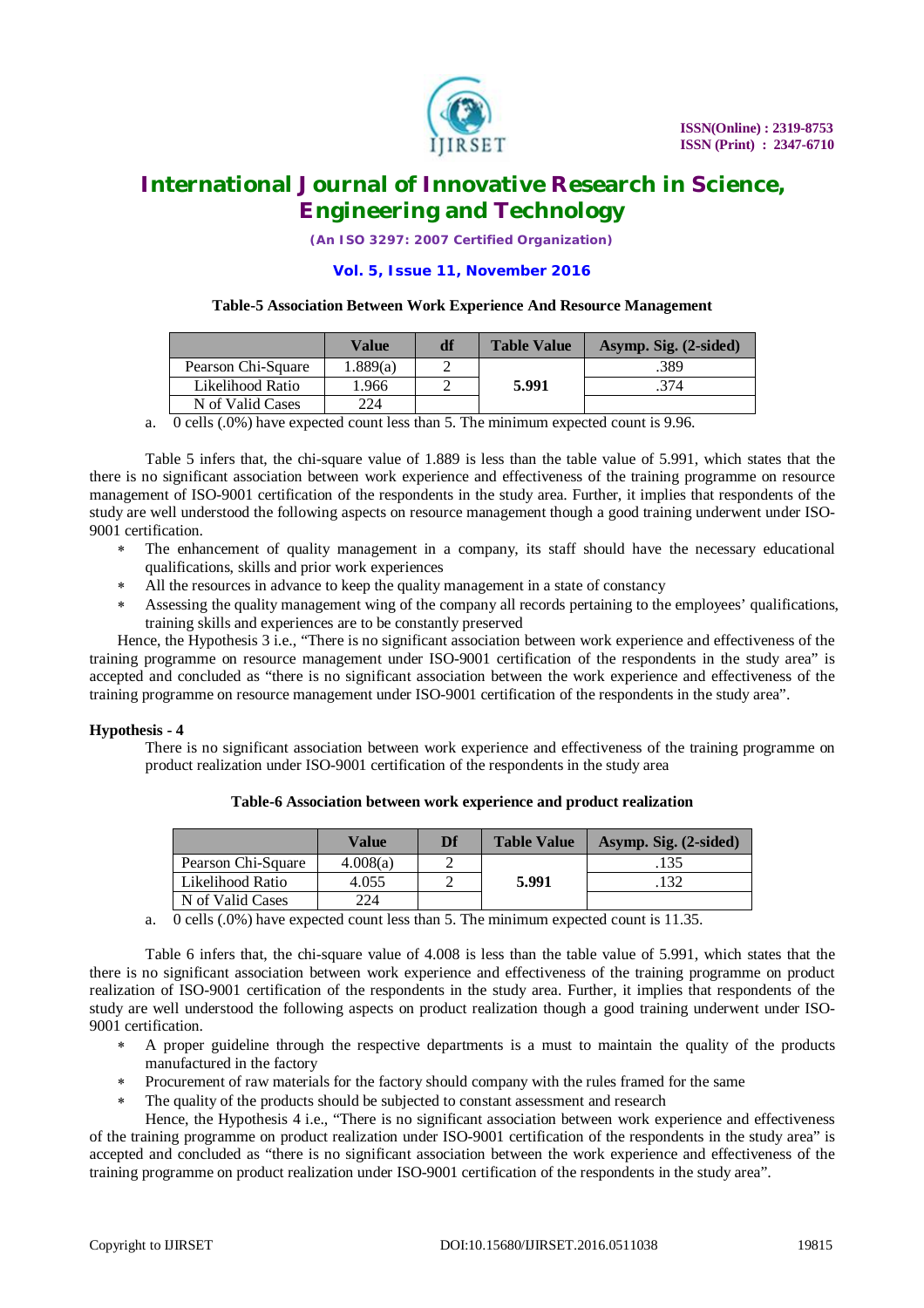

*(An ISO 3297: 2007 Certified Organization)*

#### **Vol. 5, Issue 11, November 2016**

#### **Hypothesis - 5**

There is no significant association between work experience and effectiveness of the training programme on measurement, analysis & improvement under ISO-9001 certification of the respondents in the study area

### **Table-7 Association Between Work Experience And Measurement, Analysis & Improvement**

|                    | <b>Value</b> | Df | <b>Table Value</b> | Asymp. Sig. (2-sided) |
|--------------------|--------------|----|--------------------|-----------------------|
| Pearson Chi-Square | .421(a)      |    |                    | .810                  |
| Likelihood Ratio   | 430          |    | 5.991              | .807                  |
| N of Valid Cases   | 224          |    |                    |                       |

a. 0 cells (.0%) have expected count less than 5. The minimum expected count is 9.41.

Table 7 infers that, the chi-square value of .421 is less than the table value of 5.991, which states that the there is no significant association between work experience and effectiveness of the training programme on measurement, analysis and improvement of ISO-9001 certification of the respondents in the study area. Further, it implies that respondents of the study are well understood the following aspects on measurement, analysis and improvement though a good training underwent under ISO-9001 certification.

- The very existence of the quality management department of a company is directly dependent on the satisfaction of its customer companies
- Growth and improvement of a factory, internal audit is mandatory one
- That the management of the factory should take precautionary measures for a good quality management wing Hence, the Hypothesis 5 i.e., "There is no significant association between work experience and effectiveness

of the training programme on measurement, analysis and improvement under ISO-9001 certification of the respondents in the study area" is accepted and concluded as "there is no significant association between the work experience and effectiveness of the training programme on measurement, analysis  $\&$  improvement under ISO-9001 certification of the respondents in the study area".

### **VI. FINDINGS**

# **General Findings**

**Age Group:** Majority of the respondents (51.8 percent) of the present study are in the age group of 31 - 45 years, twenty five percent of the respondents are in the age of 46 years above and only 23.2 percent of the respondents are in the age of upto 30 years old.

**Sex:** Majority of the respondents (86.2 percent) of the present study is males and only 31 of the respondents are female. **Marital Status:** Majority of the respondents (66.1 percent) of the present study is married, 17.4 percent are divorced/ separated and 16.5 percent are unmarried.

**Religion:** 77.7 percent of the respondents belong to Hindu religion, 12.5 percent of the respondents are Christian and 9.8 percent of the respondents are Islam.

**Community:** Most of the respondents (41.5 percent) belong to Backward Class Community, 25.0 percent belong to Most Backward Class Community, 14.3 percent belongs to Scheduled Tribe Community, 13.8 percent are of Scheduled Caste Community and 5.4 percent of the respondents of the present study belong to Other Caste like Upper Caste and Forward Community.

**Educational Qualification:** Most of the respondents (55.8 percent) are studied upto 11th std including ITI completed, 26.3 percent are 12th passed & Diploma Holders and remaining 17.9 percent are holding any UG Degree & Above.

**Work Experience:** 57.1 percent of the respondents are having upto 10 years of work experience, 29.0 percent are having 11- 20 years of work experience and 13.8 percent of the respondents are having 21 & above years of work experience in their respective field.